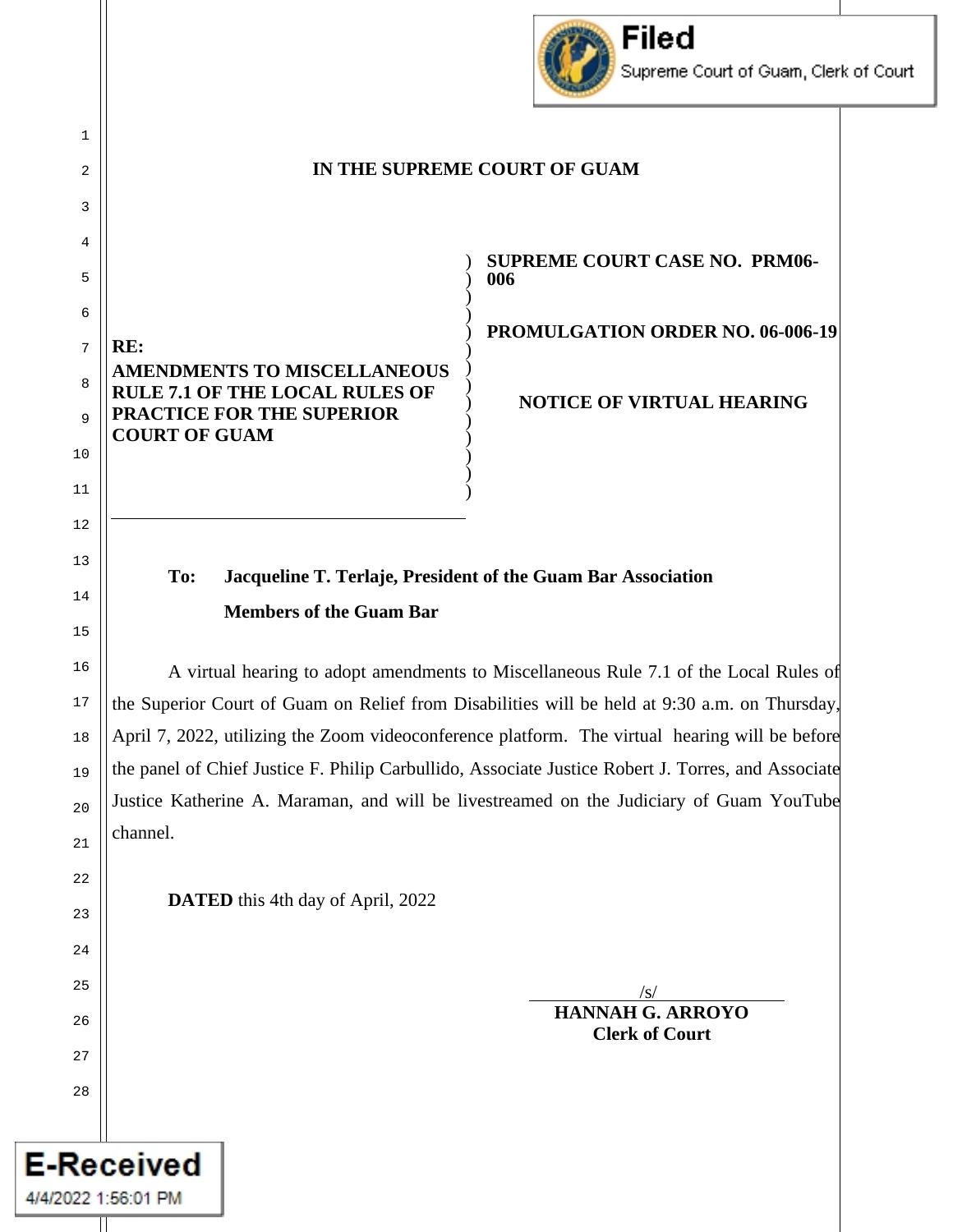

#### **IN THE SUPREME COURT OF GUAM**

) ) ) ) ) ) ) ) ) ) ) ) ) )

**RE: AMENDMENTS TO MISCELLANEOUS RULE 1.1 OF THE LOCAL RULES OF THE SUPERIOR COURT OF GUAM (INDIGENT DEFENSE RULE)**

1

2

3

4

5

6

7

8

9

10

11

12

13

14

15

16

17

18

19

20

21

22

23

24

25

26

27

28

**E-Received** 

4/4/2022 1:58:11 PM

**SUPREME COURT CASE NO. PRM06- 006**

**PROMULGATION ORDER NO. 06-006-20**

**NOTICE OF VIRTUAL HEARING** 

## **To: Jacqueline T. Terlaje, President of the Guam Bar Association Members of the Guam Bar**

A virtual hearing to adopt amendments to Miscellaneous Rule 1.1 of the Local Rules of the Superior Court of Guam on Relief from Disabilities (Indigent Defense Rule) will be held at 9:30 a.m. on Thursday, April 7, 2022, utilizing the Zoom videoconference platform. The virtual hearing will be before the panel of Chief Justice F. Philip Carbullido, Associate Justice Robert J. Torres, and Associate Justice Katherine A. Maraman, and will be livestreamed on the Judiciary of Guam YouTube channel.

**DATED** this 4th day of April, 2022

 $\frac{1}{\sqrt{S}}$ 

**HANNAH G. ARROYO Clerk of Court**